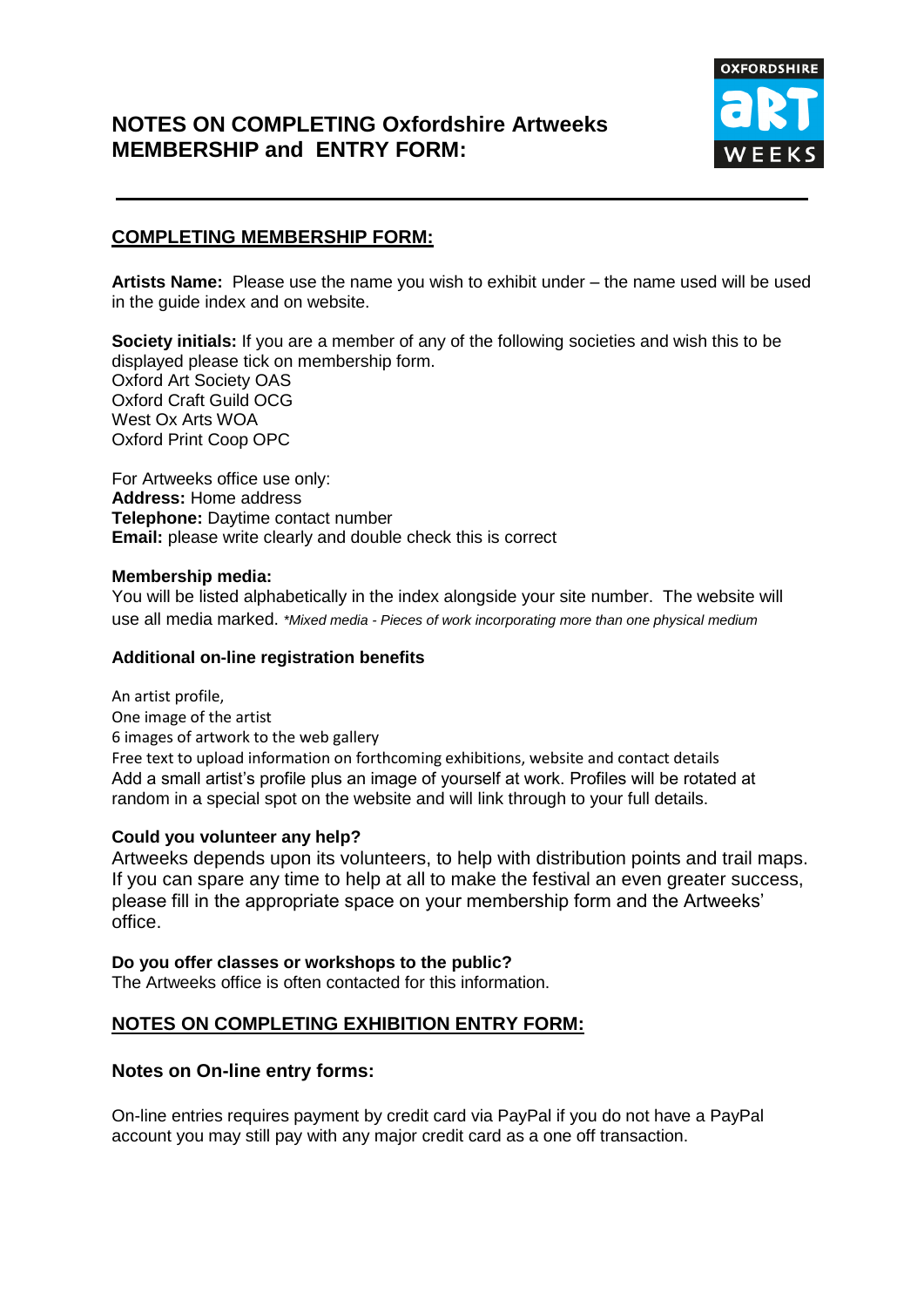You must have completed your membership form first [if it is in your shopping basket or already paid for] you will be able to complete your entry form on-line.

#### **Image uploads:** *Digital images:* Minimum file size: 1MB 800 x 800 pixels Maximum File size: *4 MB* Allowed Extensions: *png gif jpg jpeg*

If you are unable to re-size your image and a friend can't help please email it to the office on [artweeks@artweeks.org](mailto:artweeks@artweeks.org) stating if you are planning to enter by paper or on-line.

### **Brief description of your exhibition:**

If you are submitting your entry on-line, there will be an opportunity to add further more comprehensive description to be viewed on the Artweeks website.

### **Venue address:**

*This must be a single venue address and you must have a postcode to be able to submit your entry.*

*Once you have submitted your entry, please check your position on the goggle map* 

### *Media choices:*

Your membership form media choices link to the guide index. Your exhibition entry media choices link to your guide listing and web searches on-line.

You may choose several media but be aware that if you pick several you will be listed under 'various' in the printed guide. The website will search using all media marked. *\*Mixed media - Pieces of work incorporating more than one physical medium*

**On-line entries** are accepted directly into the Artweeks system and entrants proof their copy on-line, these can be edited on-line up until the on-line proof deadline, 5pm on 31<sup>st</sup> December. (This is for on-line entries only the deadline for paper entries is the end of November)

**Artweeks logo promotion material** must be ordered by the closing date. This can also be ordered on-line: Bunting, site flags and banners available

### **Notes on Paper entry forms:**

### **STAMPED, SELF-ADDRESSED ENVELOPES (SAE)**

As Artweeks operates on a very tight budget, we ask artists to supply us with the following stamped SAEs for each entry.

- · **1 x Postcard or Sealed Envelope**: For confirmation that your entry has reached the Artweeks office.
- · **1 x A5 SAE**: To send Guide Entry for proof reading, receipt & confirmation that your exhibition will be entered into the Guide Book. .
- · **1 x SAE for RETURN of Image** if required. Please provide the correct size envelope & postage.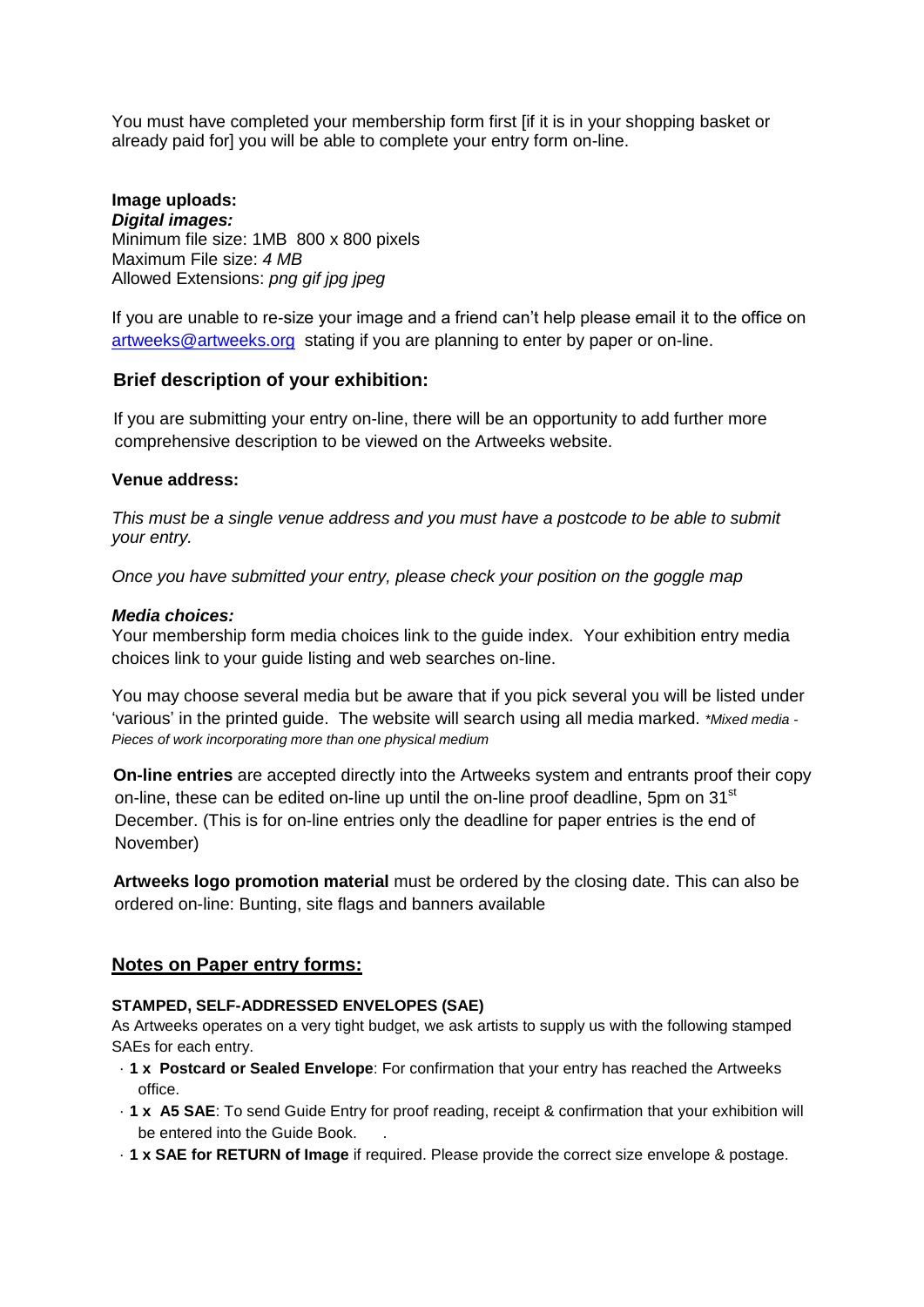### **IMPORTANT NOTE:**

Please ensure that you have included sufficient postage, as underpaid items or packages without postage will not be accepted.

check you have the correct postage on entries in A4 envelopes as these often get held up at the sorting office awaiting payment of unpaid postage.

**Contact details:** Please write details clearly

**Address:** Home address **Telephone:** Daytime contact number **Email:** please write clearly and double check this is correct

- 1. **I / We are entering Artweeks as:** tick /circle
- 2. **In which section of the guide do you wish your exhibition to appear:** choose the area/region CLOSEST to your venue

### *The following section will appear in print, in the guide and on the website*

**3. Medium** - Your membership form links to the guide index. Your exhibition entry media choices link to your guide listing and web searches on-line.

You may choose several media but be aware that if you pick several you will be listed under 'various' in the printed guide. Artists are allowed ONE index entry per site, list alphabetically. The website will use all media marked. *\*Mixed media - Pieces of work incorporating more than one physical medium*

**4. NAME(s):** Artists/group name:

**For individual & small groups**: list members' names & postcodes **For large groups**: add group name here and enclose an addition list of all exhibiting members.

**For non-selling groups/galleries/businesses:** list group/company name

### **5. Brief description of your exhibition:**

Your description must be brief but eye-catching, including reasons why visitors may want to visit your site.

As space is very limited, if your medium is to appear by your name, avoid repeating this in your description. 12-15 words maximum

### **6. VENUE DETAILS**

*Venue address: this must be a single venue address and you must include postcode or we will be unable to process your entry.*

**Email/web addresses:** Only one address will be used.

**Telephone:** Only one telephone number will be used.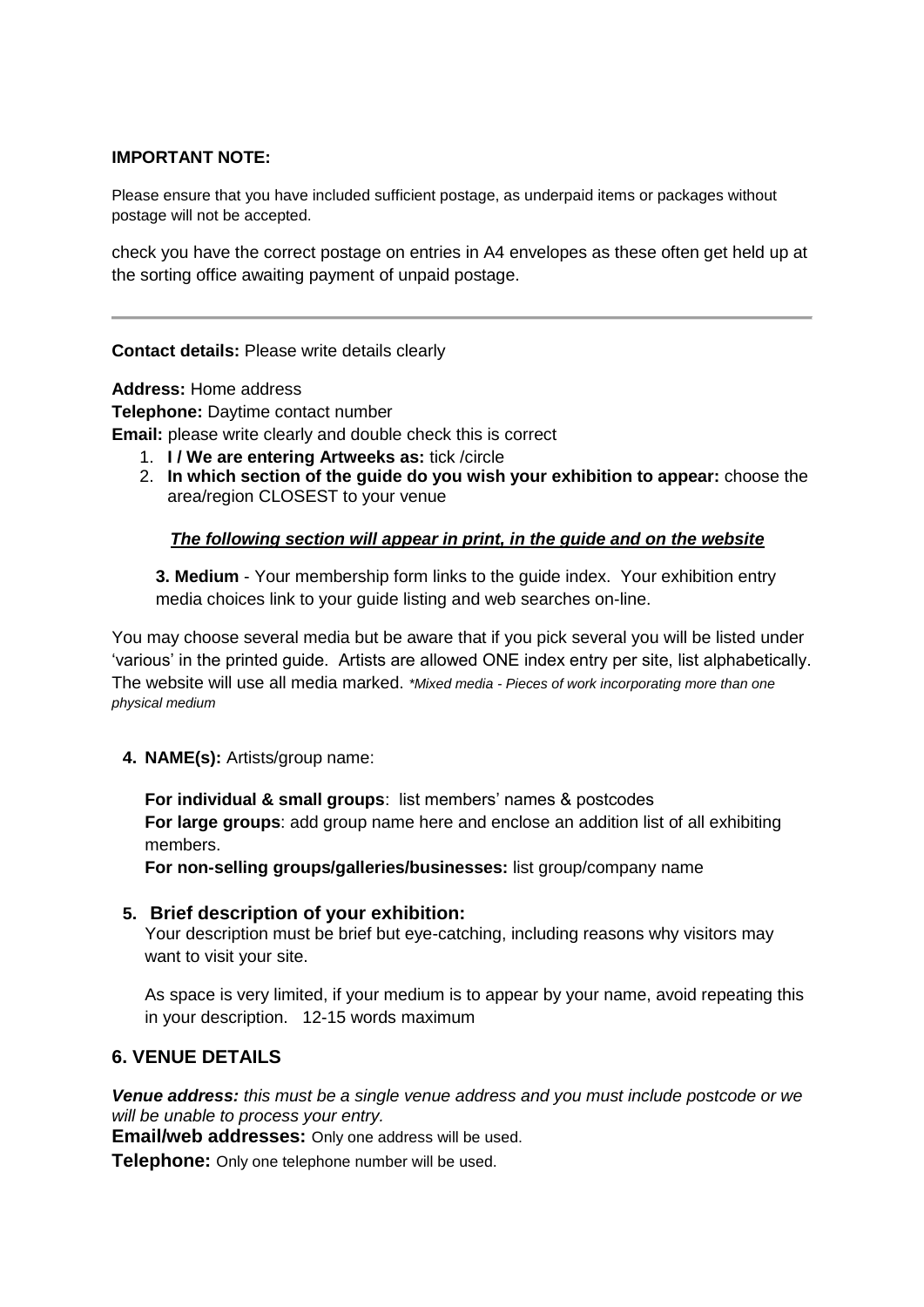# **7. OPENING DETAILS**

**Dates:** Clearly mark the dates you will be open

#### **Opening hours:**

It is helpful to the visitors if everyone can operate similar hours of opening.

Opening hours are normally 12–6pm. And optional late night is normally Thursday or Friday until 12- 8pm.

However, if you choose to adopt alternative opening hours, please state these clearly

### **8. Image for the guide**

Please follow these guidelines to ensure that your image is displayed correctly and to its best advantage in the guide.

- All entries must include an image, even if it is only a logo. A blank space will not help you or the look of the guide. Choose something striking – preferably square.
- Submit only **one** image per site for the festival guide. If you are exhibiting as part of a group and want to include more than one artist's work, please supply us with a composite image or montage.
- Images can be colour or monotone.
- We prefer digital images, by email for paper entries. These must be **high resolution: a minimum of c.1MB in size and no larger than 4MB.**  We can however also accept hard copy if necessary.
- If you are sending us flat artwork or photograph to scan, this must be no smaller than a postcard A6 and no larger than A4.
- If you wish to use the same image as last year, please say we will have it on file.

### IMPORTANT NOTES:

It is vital that all digital files, artwork, photos or transparencies are clearly marked with the Artist's name or Group name and Region (City/North/South). We will be unable to process images that are not labelled in this way. The title of the image itself is unnecessary as this will not be used in the guide entry.

All emailed images will be acknowledged on receipt. Please contact the office immediately if you do not receive this acknowledgement.

If you supply image artwork which you would like wish to be returned, please mark the image **'RETURN'** and provide a stamped self-addressed envelope which is the right size for your image and has the correct postage attached. Artweeks will not be responsible for any additional postage charges.

**ARTWEEKS LOGO PROMOTIONAL MATERIAL** must be ordered by the closing date. This can ordered on your paper entry or may be ordered on-line: Bunting, site flags and banners are available.

### **THE PROCESS & PROOFING**

**Postal entries** are received by the Artweeks' office where, if the entry is complete, your postcard will be returned to you to confirm that your entry has reached the office. If everything is in order, your details will be loaded onto our system. You will then receive a copy of this entry (text only) for proofreading by the end of December; this will also act as your receipt, so that you can be sure that your